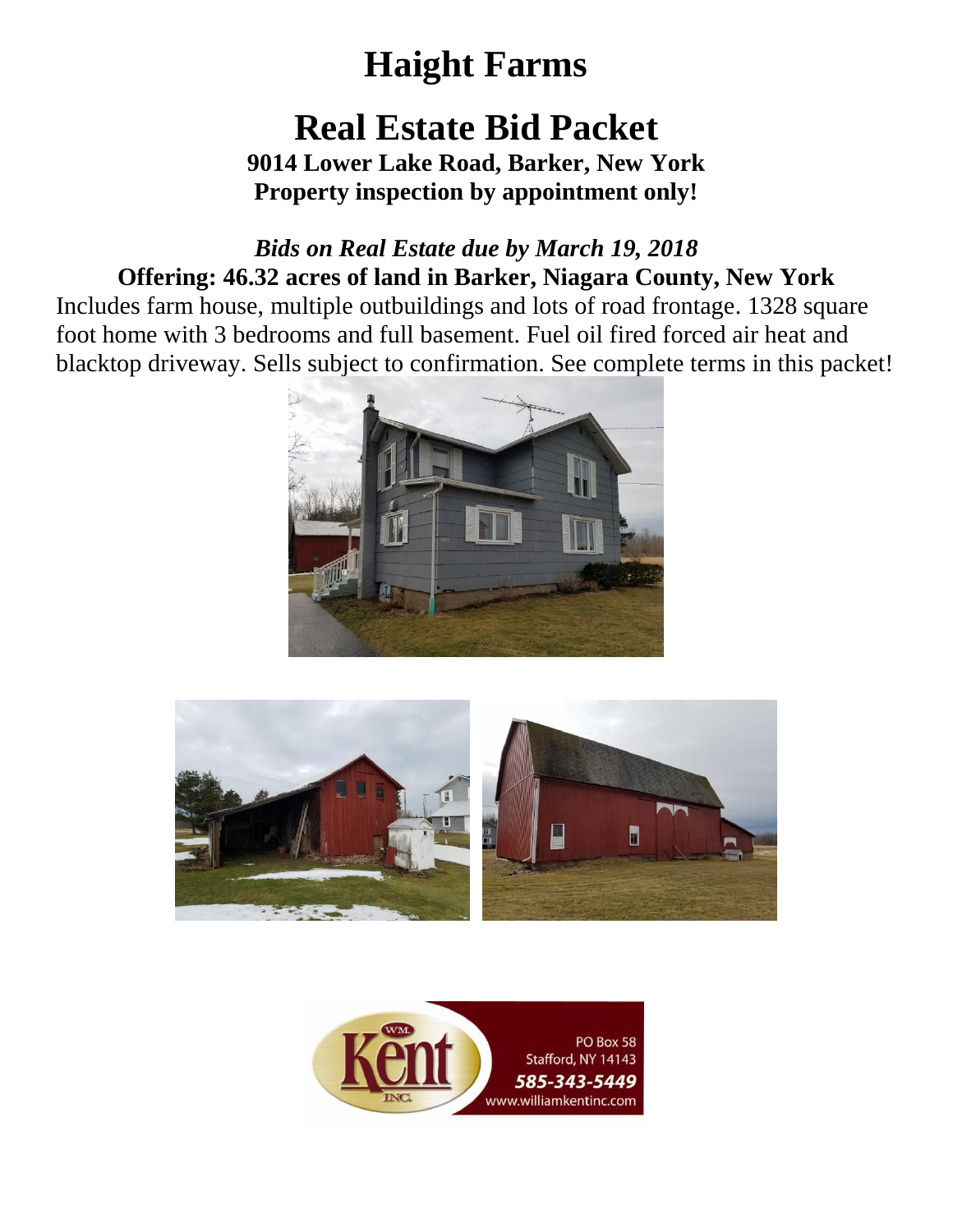#### Niagara County On-Line Mapping System Parcel Detail Report



Niagara County, its officials, and its employees assume no responsibility or legal liability for the accuracy, completeness, reliability, timeliness, or interviews, and its owner of the proposes only and is not be reproduced or used for survey in the manner of any information provided. Tax parel data was prepared for tax purposes only and is not to be reproduced or used fo

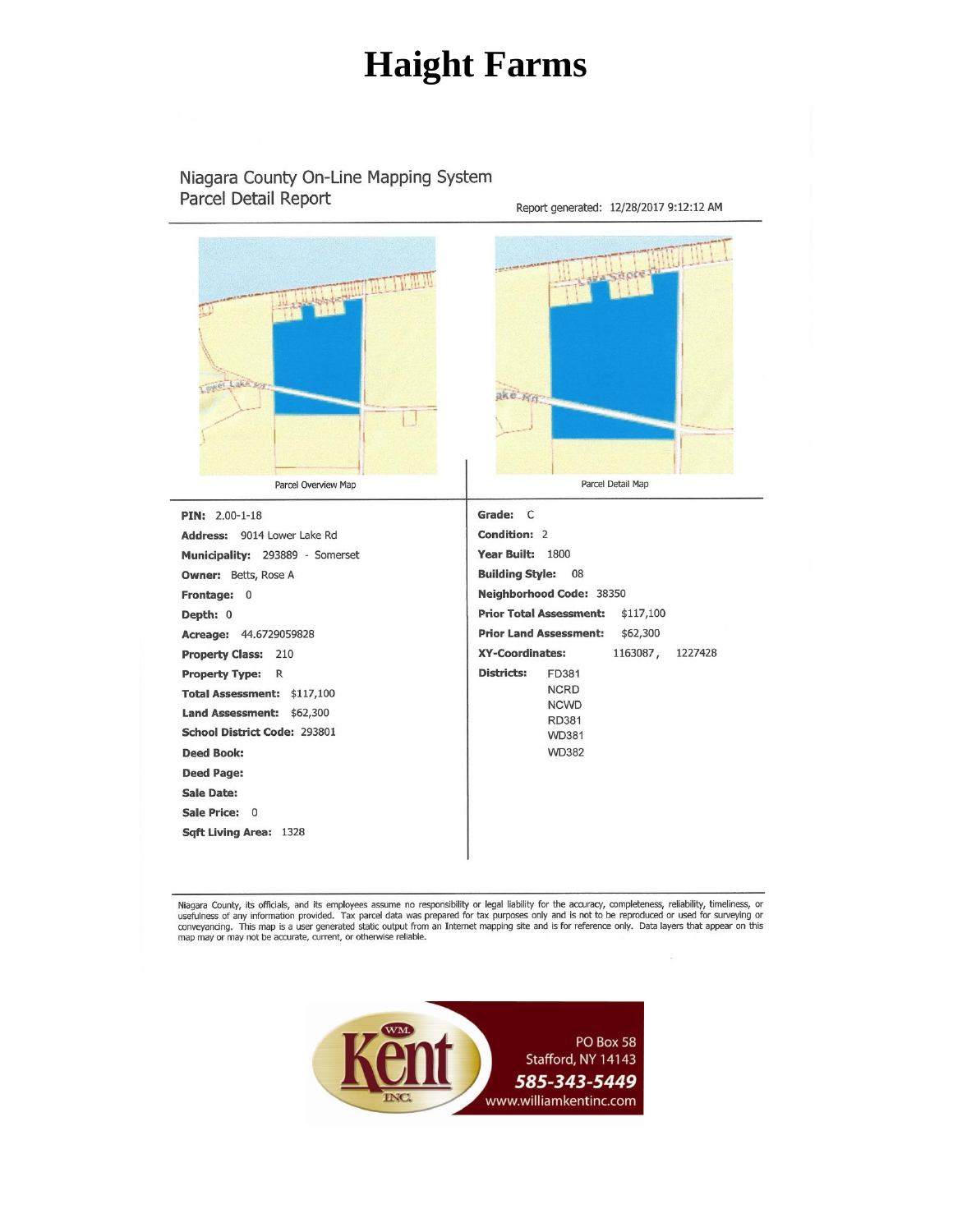

Soil Map-*FOR REFERENCE ONLY!*

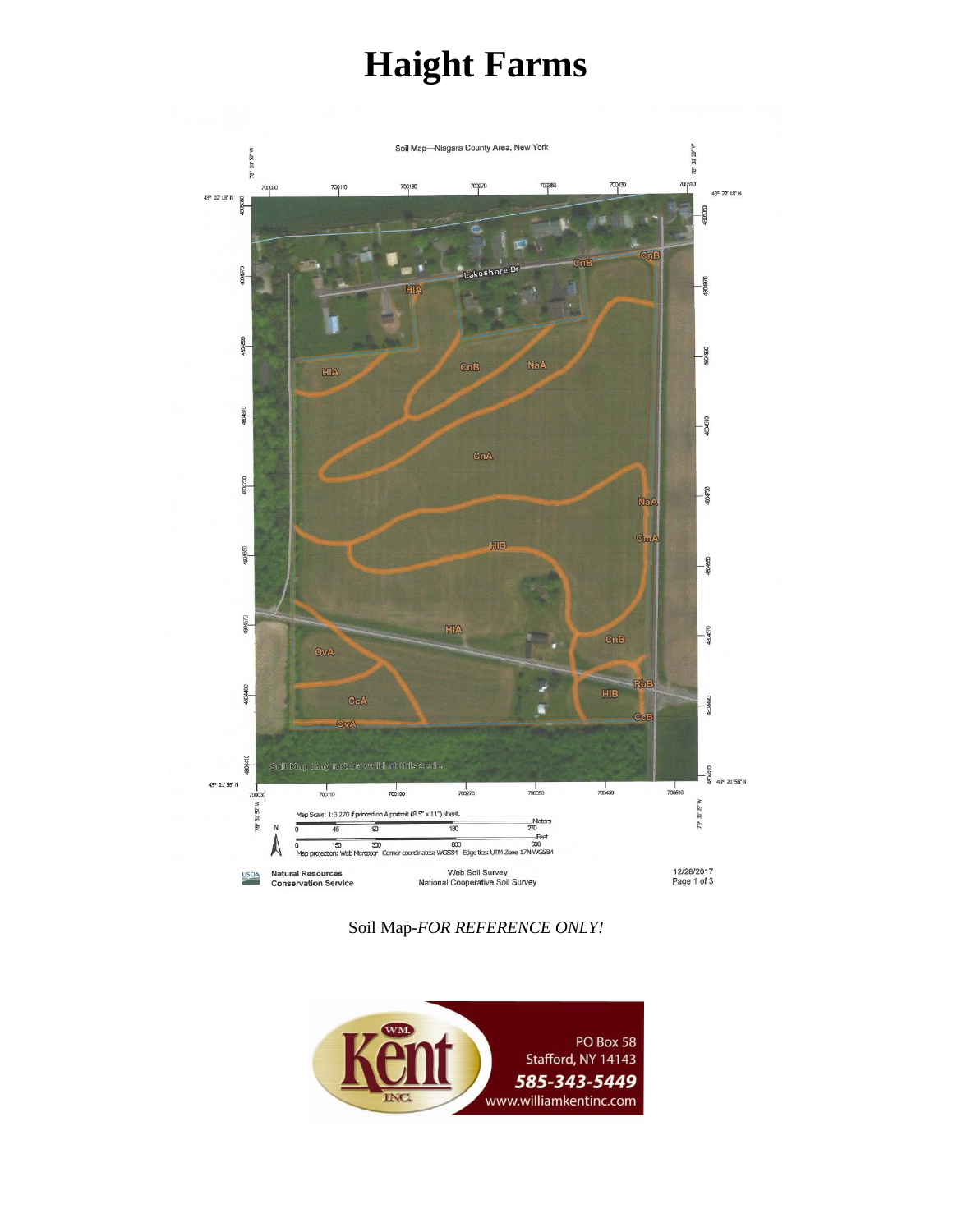Soil Map-Niagara County Area, New York

#### **Map Unit Legend**

| <b>Map Unit Symbol</b>             | <b>Map Unit Name</b>                                      | Acres in AOI | <b>Percent of AOI</b> |
|------------------------------------|-----------------------------------------------------------|--------------|-----------------------|
| CcA                                | Cayuga and Cazenovia silt<br>loams, 0 to 2 percent slopes | 1.7          | 3.6%                  |
| CcB                                | Cayuga and Cazenovia silt<br>loams, 2 to 6 percent slopes | 0.0          | 0.0%                  |
| CmA                                | Claverack loamy fine sand, 0<br>to 2 percent slopes       | 0.1          | 0.1%                  |
| CnA                                | Collamer silt loam, 0 to 2<br>percent slopes              | 15.8         | 33.4%                 |
| CnB                                | Collamer silt loam, 2 to 6<br>percent slopes              | 2.9          | 6.0%                  |
| <b>HIA</b>                         | Hilton silt loam, 0 to 3 percent<br>slopes                | 12.9         | 27.2%                 |
| <b>HIB</b>                         | Hilton silt loam, 3 to 8 percent<br>slopes                | 8.1          | 17.1%                 |
| NaA                                | Niagara silt loam, 0 to 2<br>percent slopes               | 4.2          | 8.9%                  |
| OvA                                | Ovid silt loam, 0 to 2 percent<br>slopes                  | 1.6          | 3.4%                  |
| <b>RbB</b>                         | Rhinebeck silt loam, 2 to 6<br>percent slopes             | 0.1          | 0.2%                  |
| <b>Totals for Area of Interest</b> |                                                           | 47.5         | 100.0%                |

USDA Natural Resources<br>Conservation Service

Web Soil Survey<br>National Cooperative Soil Survey

12/28/2017<br>Page 3 of 3

Soil Table: *FOR REFERENCE ONLY!*

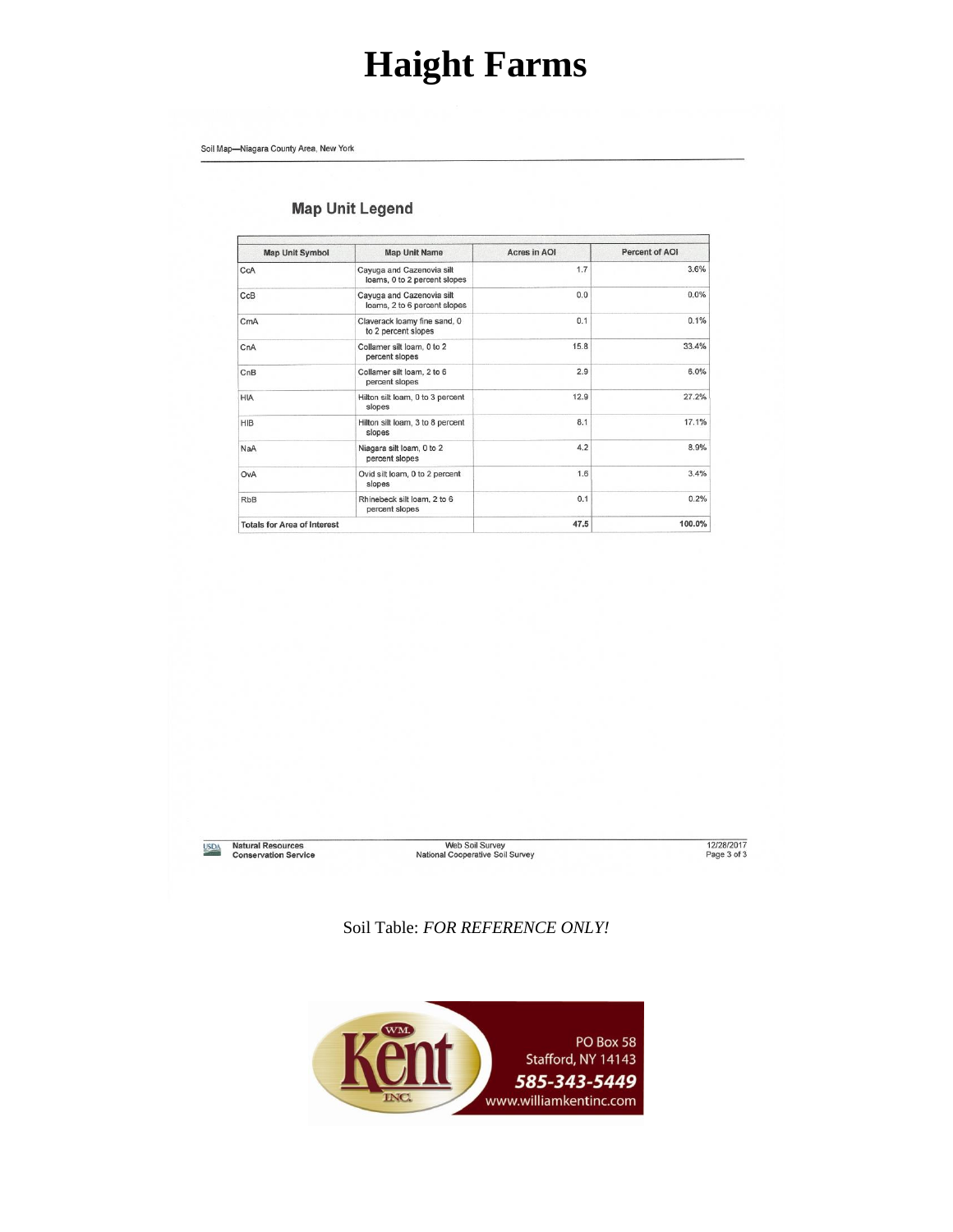### **TERMS**

#### **NOTICE TO ALL BIDDERS**

- **1. The TERMS OF THE SALE are all cash at time of Closing. The contract is not subject to condition of financing or any other contingencies. You must be sure that your financing is arranged, if needed, or that you are capable of paying cash at closing.**
- **2. Property sells subject to confirmation.**
- **3. Seller reserves 1 week from bid due date of March 19, 2018 to act on offers.**
- **4. Seller reserves the right to proceed to a live auction if multiple bids are presented with amounts within close proximity of each other.**
- **5. Upon acceptance of the final bid, Deposits will be required in cash or certified check made out to William Kent Inc. Brokers. This deposit will be held in Escrow. If the property fails to close due to no fault of the buyer, the deposit will be fully refunded.**
- **6. DEPOSIT AMOUNTS: \$15,000**
- **7. The property sells in "AS IS" condition without exceptions. Compliance with any government regulations, including but not limited to septic system and wells, will be the responsibility of the buyer. Fixtures and appliances are sold in "AS IS" condition. Seller makes no representations or warranties, expressed or implied regarding the same.**
- **8. Seller will convey to buyer the premises by Warranty Deed.**
- **9. Parcels sell as per deed description. If the buyer desires a survey, the buyer must procure the survey at the sole expense of the buyer.**
- **10. Any personal property remaining on the premises at the time of closing becomes the property of the buyer.**
- **11. This Contract of Sale has been reviewed and approved by the Sellers' attorney. When signed, the Contract of Sale becomes a binding contract. Buyers must review this Contract with their Attorney prior to bidding to obtain his or her written approval letter to present with their offer or they must elect to waive Attorney approval.**

**By signing this verification, I/We,** 

**Buyer, acknowledge that either my/our attorney approved the purchaser offer or I/We waive our attorney's approval and that I/WE agree to the terms of the sale.**

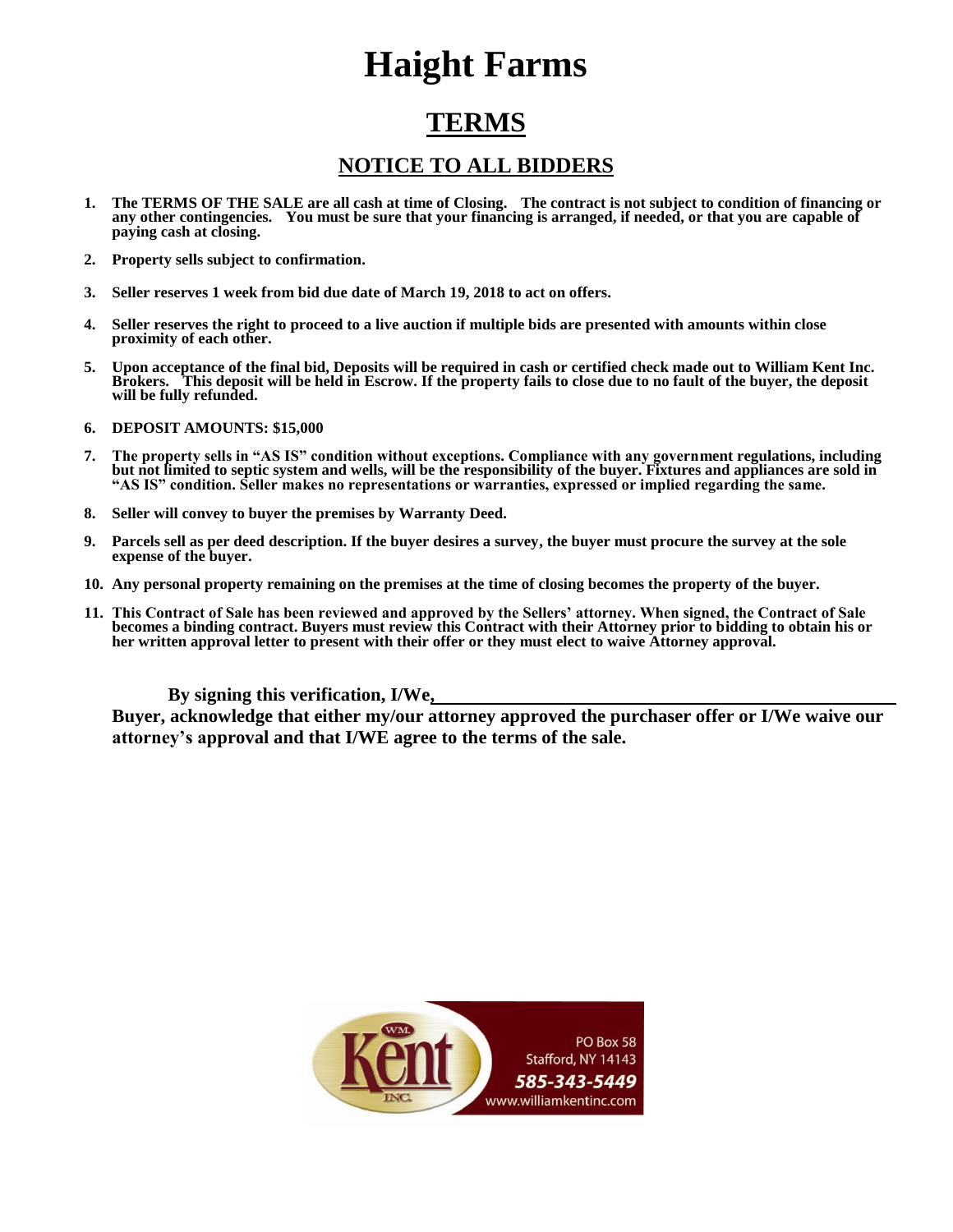DATE:

BUYER, agrees to buy the following Real Estate (Hereinafter referred to as "Property").

- 1. **PROPERTY DESCRIPTION:** Property located in the Town of Somerset, County of Niagara, State of New York, known as: Haight Farm and consisting of approximately 44.67 acres including all buildings, and any other improvements and all rights which the Seller has in the property, subject to all rights to streets, roads, highways, driveways, easements, leases, and rights-of-way:
	- a. Tax Map(s) #2.00-1-18
	- b. Property sells as per deed description.
	- c. The Property, including all improvements, fixtures, appliances, etc, is sold "AS IS' without exception. Seller makes no warranties, expressed or implied, regarding the same.
- 2. **PRICE: AMOUNT AND HOW IT WILL BE PAID:** The purchase price will be dollars, and shall be paid all in cash or certified check at closing.
- 3. **DEPOSIT BY BUYER:** Buyer will deposit, upon acceptance, fifteen thousand dollars (\$15,000) in the form of cash or check of the purchase price, to be deposited in the William Kent Inc. Broker Escrow account at M&T Bank, and which shall be applied to the purchase price. Purchaser agrees to pay the balance of the purchase price\_ plus or minus prorations, at the time of closing by certified check or wire transfer, at the option of the seller. The earnest money is to be held by the in a non-interest bearing account, for the mutual benefit of the parties hereto, and paid over and applied to the payment of the purchase price at closing or returned to Buyer if not accepted.
- 4. **TITLE DOCUMENTS:** Seller to furnish a Warranty deed, at Seller's expense, tax and title searches to time of transfer showing good, marketable title free of liens and encumbrances, except as above specified, and subject to pole and wire easements and restrictions running with the land common to the tract or subdivision. OBJECTION TO TITLE: If Purchaser raises a valid written objection to Seller's title which indicates that the title to the Property is unmarketable, Seller may cancel this Contract by giving prompt written notice of cancellation to Purchaser and Purchaser's Deposit shall be returned. However, if Seller is able to cure the title objection on or before the closing date, or if the title objection is insurable and Purchaser is willing to accept insurable title, then this Contract shall continue in force until the closing date, subject to the Seller curing the title objection and/or providing insurable title at Seller's expense. If Seller fails to cure the title objection on or before the closing date, or if Purchaser is unwilling to accept insurable title, Purchaser may cancel this Contract by giving prompt written notice of cancellation to Seller. Taxes, interest, insurance, rents, and water to be adjusted to date of transfer. Uniform Purchaser's-Vendors Risk Act shall apply. No representation in made concerning possible contamination; chemical, natural, or otherwise, which may or may not be present on the property.
- 5. **CLOSING DATE AND PLACE:** The transfer of title to the property shall take place at the Niagara County Clerk's Office on or before the 25th day of April 2018.
- 6. **BUYER'S POSSESSION OF PROPERTY:** Buyer shall receive possession of the tillable portions of the farm upon acceptance of the purchase offer. Buyer shall receive possession of the house and barns at closing.
- 7. **FAILURE TO MAKE SETTLEMENT:** Should the buyer fail to make settlement as herein provided, the sum paid down as deposit on account of the purchase price, at the option of the seller, may be retained by the Seller, either on account of the purchase money, or as liquidated damages. In the latter event, this agreement shall become null and void.
- 8. **LOT DESCRIPTION-ADVERTISING:** Buyer acknowledges that lot sizes, acres of lots, and plan set forth in any circular and other advertising may not be accurate, and in signing this agreement Buyer relied on the description or plan set forth or referred to in this agreement.
- 9. **INSPECTION:** Buyer acknowledges that he has entered into this agreement as the result of an inspection of said premises made by him and that said premises is being purchased as the result of that inspection.
- 10. **AGREEMENT:** This agreement shall extend and be binding upon the heirs, administrators, successors, and assigns of the parties hereto.